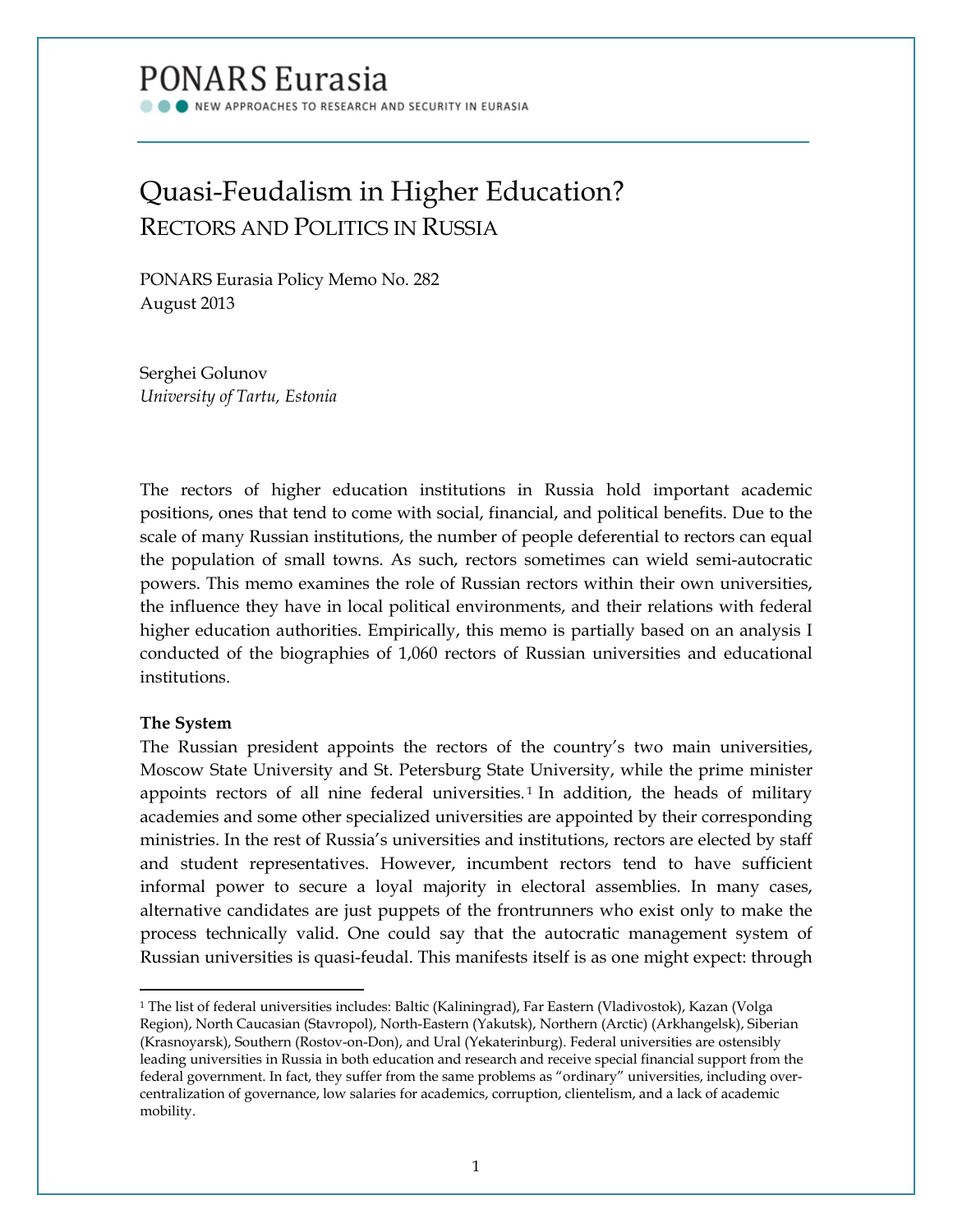arrogant and disrespectful treatment of subordinates, the use of luxury items (bought by their universities) at the workplace,<sup>[2](#page-1-0)</sup> and pressure on staff members who disobey their informal orders (such as giving high marks to well-connected students). The majority of university trade unions have their place in the hierarchical system and are reluctant to defend the rights of employees.

The huge difference between the salaries of rectors and of faculty is a main feature of the quasi-feudal system. The incomes—salaries plus bonuses—of rectors are typically dozens of times greater than the incomes of regular academics. According to 2013 data from the Ministry of Education and Sciences (MES), the median annual income among some 300 rectors was approximately \$122,000, while several rectors earned more than \$400,000 (incidentally, the majority of rectors ignore the MES directive to post their salaries on university websites). In comparison, an associate professor ("docent") at a provincial university might earn a salary of under \$5,000 a year comparable to the salaries of local shop employees.

The huge and non-transparent powers of rectors provide space for considerable malpractice: financial machinations, procurement-related kickbacks, administrativeacademic tourism, protection of well-connected students, jobs for friends and relatives, and so on. It is common in Russia for rectors' spouses, children, and other relatives to work at the same university, often as a head of department or administrative unit. This practice is especially persistent at private universities, many of which are nothing more than "diploma mills." While composing my database, I managed to identify more than 50 private universities where between one and four relatives of the rector worked as top managers.

Of course not all Russian rectors are corrupt. The problem is the universal lack of systemic mechanisms to prevent abuses of academic power. However, there is little ground to believe that the current approach to university governance structures omnipresent and autocratic—will be changed.

#### **Rectors and their Political Environments**

l

One of the main tasks of a rector is to establish good relations with the regional political base. This means, among other things, being responsible for stability in student communities that are typically multiethnic and politically unreliable, preventing active student participation in protests and opposition events and occasionally mobilizing students for pro-regime activities and electoral turnout (many polling stations are situated in universities or dormitories).

Top university managers periodically have to meet the informal requests and demands of influential local figures (like politicians, police, security officials, and businessmen), like ensuring good grades for their relatives, a successful defense of a postdoctoral thesis or second degree, or procurement contracts for firms they informally

<span id="page-1-0"></span><sup>&</sup>lt;sup>2</sup> For instance, there were some scandals in 2012 when universities tried to buy luxury cars for their top managers. In one case, a university was ready to pay more than \$160,000 for two cars. See: "Minobrnauki prokommentirovalo zayavki vuzov na zakupki dorogih inomarok," *RIA Novosti*, September 1, 2012 [\(http://ria.ru/society/20120901/734933376.html#ixzz284UHnxa1/\)](http://ria.ru/society/20120901/734933376.html%23ixzz284UHnxa1/).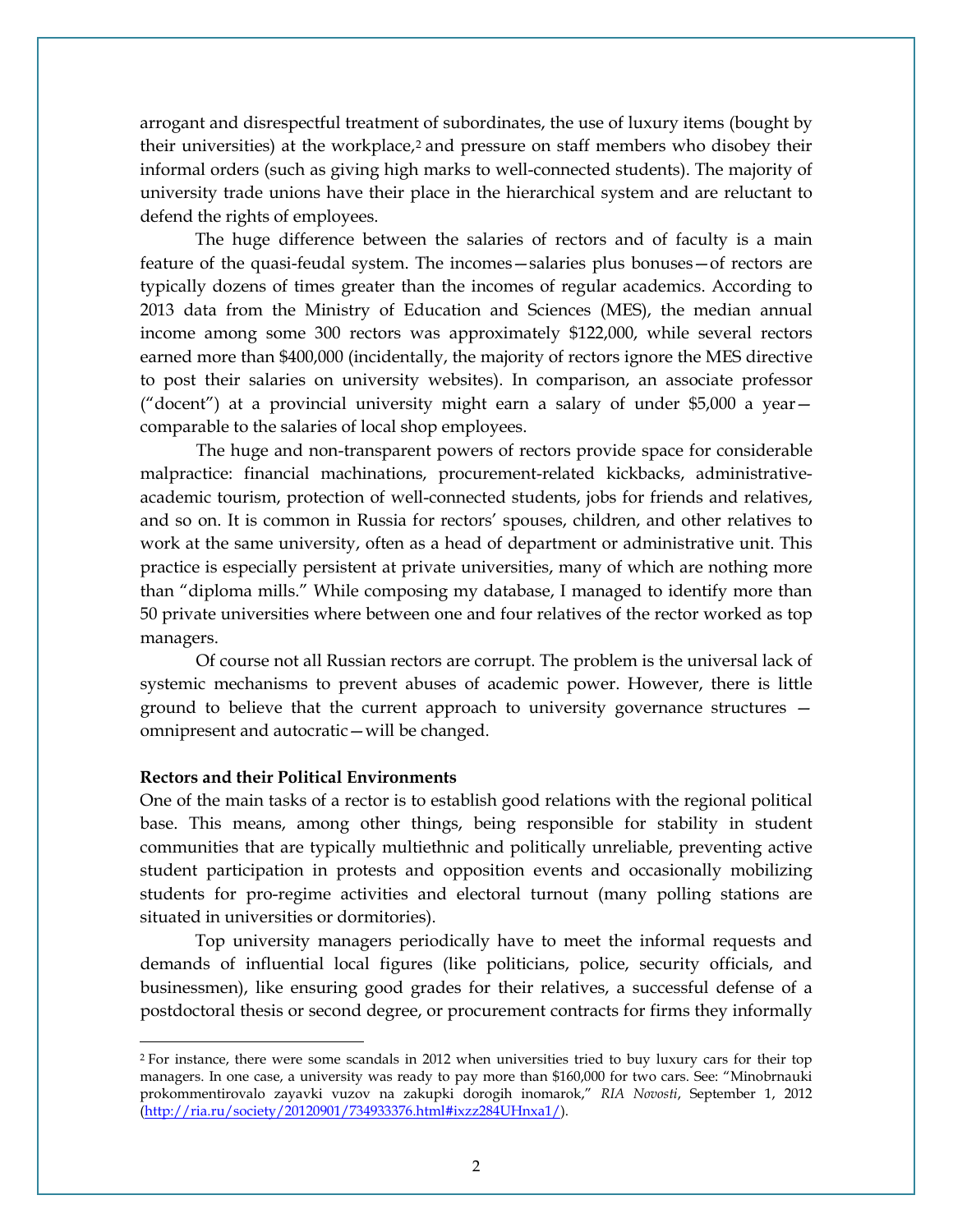control. While rendering such services can be profitable for rectors and sometimes even for their universities, it can also be quite disastrous for them to quarrel with such influential people. Indeed, such quarrels potentially turn into threats of dismissal for rectors or even prosecution over some "violation," while their universities receive unscheduled audits of their educational activities or face fire, sanitary, and safety inspections, any of which could paralyze the university's work for a long while.

Many rectors willingly enter regional and federal politics. On the one hand, it gives them a chance to increase their personal status and opens room for parallel or future political careers. One of the most recent examples is the appointment of Dagestan State University rector, Murtazali Rabadanov, to mayor of the city of Makhachkala in June 2013. For candidates seeking a rector's position, membership in United Russia increases their chances. On the other hand, United Russia readily includes rectors of state universities in party councils, as it gives the party a more intellectual image. Seven rectors are members of United Russia's Supreme Council, headed by former parliamentary chairman Boris Gryzlov. On the whole, among those rectors of state universities who have a right to be members of political parties, $\delta$  at least [3](#page-2-0)9 percent, according to my calculation, are members of United Russia, while only one percent (6 rectors) are members of A Just Russia—with the Communist Party, the Agrarian Party, and the Patriots of Russia represented by one rector each. Because rectors of private universities, which tend to provide a lower quality of education than state universities, generally cannot contribute much to improving the intellectual image of the ruling party, it is no wonder that the share of prominent members of United Russia among them is much smaller; according to my imprecise estimate it is likely to be no more than 10 percent.

#### **Rectors and Higher Authorities**

l

Similar to hierarchical relations in feudal times, rectors, while having autocratic power inside their universities, are rather vulnerable in their relations with federal authorities. MES or the other federal ministries or agencies to which universities are subordinate have wide powers to force rectors to retire "voluntarily," often using financial leverage or the university evaluation process, or remove them from their posts for various reasons such as "insufficient efficiency of management" or some other "violations."

The rotation process has been going on rather intensively. More than two thirds of the current group of rectors (and acting rectors) at state universities were appointed since 2005, while approximately 40 percent were appointed since 2009. Approximately 25 percent are new since 2011. MES usually appoints an acting rector until institutional elections are set, and the new head has enough time to secure the loyalty of the representative electoral assembly. Federal authorities possess the right not only to approve or dismiss rectors, but to reject any candidate running without providing a reason. Since 2006, allegedly in order to prevent "random people" from becoming

<span id="page-2-0"></span><sup>&</sup>lt;sup>3</sup> Rectors of universities belonging to military, police, and some other services legally cannot be members of political parties.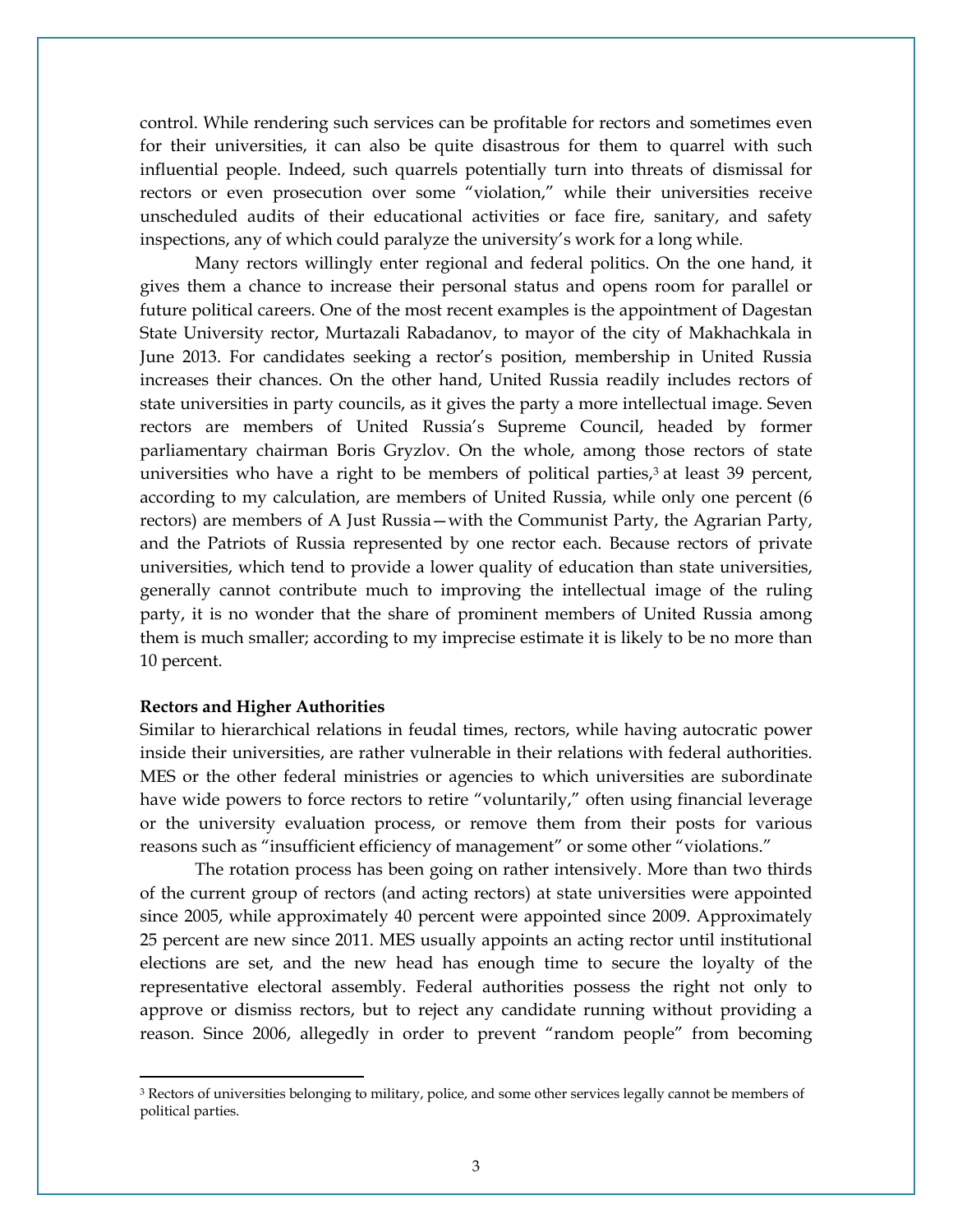rectors, candidates have had to receive the preliminary approval of special attestation commissions, consisting of representatives of various federal and regional bodies as well as civic organizations. This means that, to be qualified, candidates need connections to the MES, other federal or regional bodies, or, better yet, the support of United Russia.

At the same time, attestation commissions can hardly be considered a filter against the increasing number of formally-eligible retired high-ranking officials who consider a rector's position attractive for their own income and prestige. When Saratov Governor Dmitry Ayatskov became director of the Stolypin Volga Regional Institute it was akin to the granting of a fiefdom to a vassal in the Middle Ages. The massive influx of such former officials to leading positions in Russian universities is a worrisome trend of the Putin era. One problem is that the majority of such officials in their own turn received postdoctoral degrees under dubious circumstances. In total, according to my estimation based on biographical analysis, about ten percent of current rectors (including those of some federal universities and other universities with special status) obtained their academic degrees under questionable circumstances.

The relationship goes both ways, to some extent. While rectors are heavily dependent on federal authorities, they are also the key partners to the state when it comes to higher education reform. Rectors are organized in associations, and they and their deputies participate in numerous meetings organized by the MES. The voices of rectors and their deputies are typically (if erroneously) portrayed as voices of their university communities.

#### **Conclusion**

The typical role of rectors in the Russian higher education system is contradictory. While they have autocratic power inside their own university, their position vis-à-vis federal authorities and the regional political environment are rather vulnerable. To strengthen their positions, rectors usually have to demonstrate loyalty toward those in power and to periodically satisfy their informal requests. For the same purpose, many rectors participate in regional political life as prominent members or supporters of United Russia.

The arbitrary power of rectors is probably one of the key factors corrupting Russia's higher education system. This, above all, undermines the quality of assessing student performance and the proper education of young people as a whole. It creates fertile ground for pressuring teachers while they evaluate students, for unfair academic staff selection policies, and for inequitable distribution of resources to teachers and students. To fight these malpractices requires democratic governance together with independent trade unions and student organizations, transparency of information, enforcement of codes of ethics, and other such reforms.

However, the ruling regime is not interested in reforms that would weaken control; they seek to do the opposite, especially in politically-unreliable universities. They prefer that universities be governed by loyal rectors, including former officials with dubious academic careers. As we see from the current "reform" of the Russian